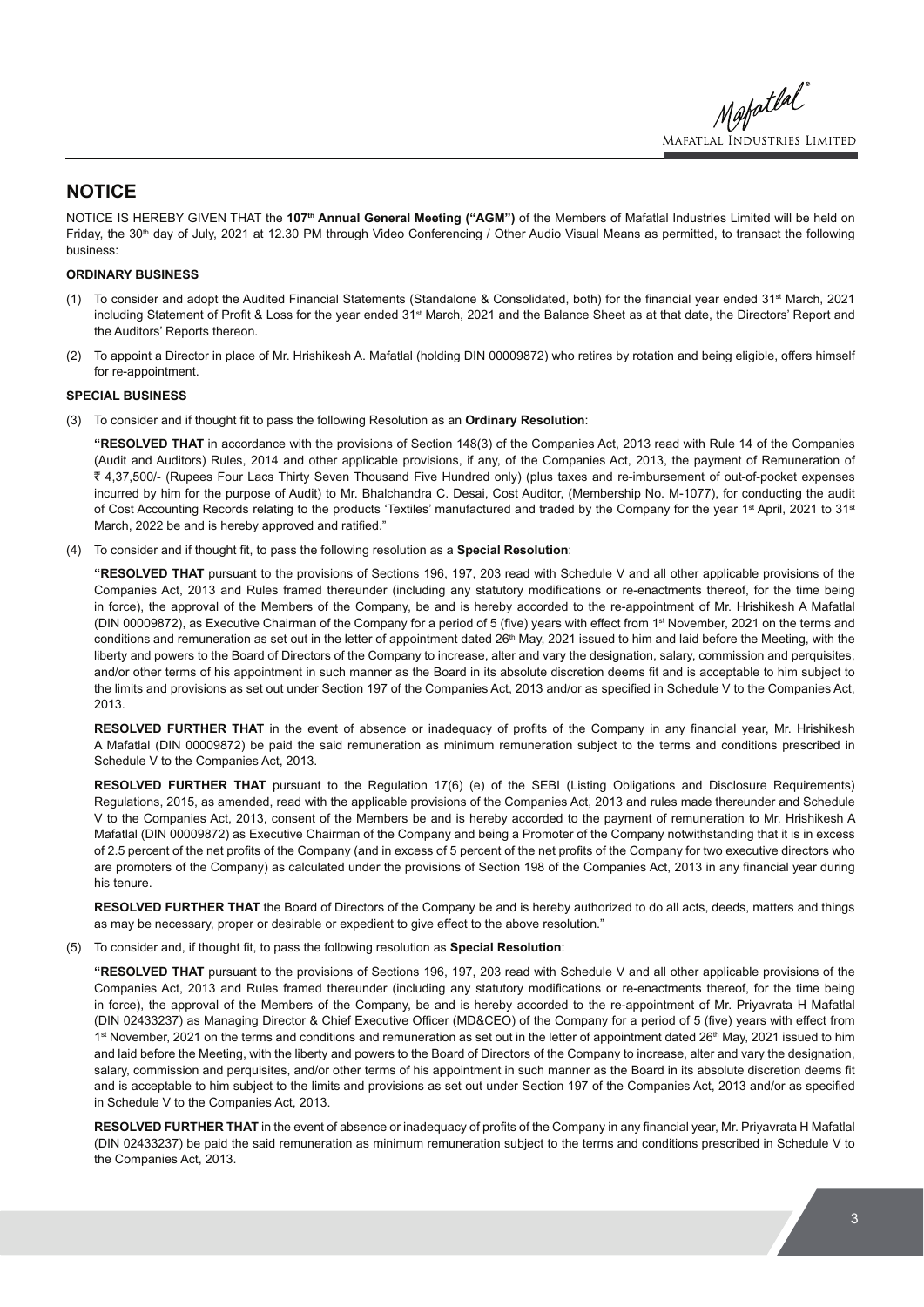107th Annual Report 2020-21

**RESOLVED FURTHER THAT** pursuant to the Regulation 17(6) (e) of the SEBI (Listing Obligations and Disclosure Requirements) Regulations, 2015, as amended, read with the applicable provisions of the Companies Act, 2013 and Rules made thereunder, and Schedule V to the Companies Act, 2013, consent of the Members be and is hereby accorded to the payment of remuneration to Mr. Priyavrata H Mafatlal (DIN 02433237) as Managing Director & Chief Executive Officer (MD&CEO) of the Company and being a Promoter of the Company notwithstanding that it is in excess of 2.5 percent of the net profits of the Company (and in excess of 5 percent of the net profits of the Company for two executive directors who are promoters of the Company) as calculated under the provisions of Section 198 of the Companies Act, 2013 in any financial year during his tenure.

**RESOLVED FURTHER THAT** the Board of Directors of the Company be and is hereby authorized to do all acts, deeds, matters and things as may be necessary, proper or desirable or expedient to give effect to the above resolution."

6. To consider and if thought fit, to pass the following resolution as a **Special Resolution**:

**"RESOLVED THAT**, pursuant to the provisions of Section 180(1) (a) of the Companies Act, 2013 ('the Act') read with the Companies (Management and Administration) Rules, 2014 and subject to other applicable provisions of the Acts and the Rules made thereunder, the provisions of the Memorandum and Articles of Association of the Company, the provisions of the Securities Exchange Board of India (Listing Obligations & Disclosure Requirements) Regulations, 2015 ("SEBI LODR") (including any statutory modification or re-enactment thereof for the time being in force) and such other provisions, approvals, consents and permissions being obtained from the appropriate authorities to the extent applicable and necessary, the consent of Members of the Company be and is hereby accorded to the Board of Directors of the Company (hereinafter referred as the "Board" which term shall be deemed to include any Committee which the Board may have constituted or hereinafter constitute from time to time to exercise its powers including the powers conferred by this resolution), to sell /lease/ transfer or otherwise dispose of in one or more tranches, the parcels of land & building/s, and remaining machinery, equipment, furniture, fixtures & fittings and any/all Assets of the Company's Undertakings situated at Navsari in the State of Gujarat (herein after called "Navsari Undertakings") even if it tantamounts to selling, transferring, leasing, or otherwise disposing of the whole or the substantially the whole of the Navsari Undertakings as contemplated under the provisions of Section 180 of the Act, in such manner as the Board may deem fit, in the interest of the Company, to one or more buyers/transferees/lessees not being a "related party" (as defined under the Act read with SEBI (LODR)) at such price as may be negotiated and agreed, on such terms and conditions as deemed fit by the Board.

"RESOLVED FURTHER THAT the Board be and is hereby authorised and empowered to finalize and execute necessary documents including but not limited to definitive Agreements, deeds of conveyance/assignments, deeds of lease, and other ancillary documents, at such time and in such manner as may be decided by the Board and to do all such other acts, deeds, matters and things as they may deem necessary and/or expedient to give effect to this resolution including without limitation, to settle any questions, difficulties or doubts that may arise in regard to sale and transfer of such assets as they may in their absolute discretion deem fit."

**"RESOLVED FURTHER THAT** the Board be and is hereby authorized to delegate all or any of the powers to any Committee of Directors or any one or more Directors or Officers of the Company as may be required from time to time."

> By Order of the Board For **Mafatlal Industries Limited**

Place: Ahmedabad **Ashish A. Karanji**  Dated:26th May, 2021 and amended on10th June, 2021 Company Secretary (ACS :15561)

#### **Regd. Office:**

Mafatlal Industries Limited (CIN L17110GJ1913PLC000035) 301-302, Heritage Horizon, 3<sup>rd</sup> Floor, Off: C G Road, Navrangpura, Ahmedabad 380009.Tel: 079 – 26444404-06 Fax: 079 26444403, Email: ahmedabad@mafatlals.com Website: www.mafatlals.com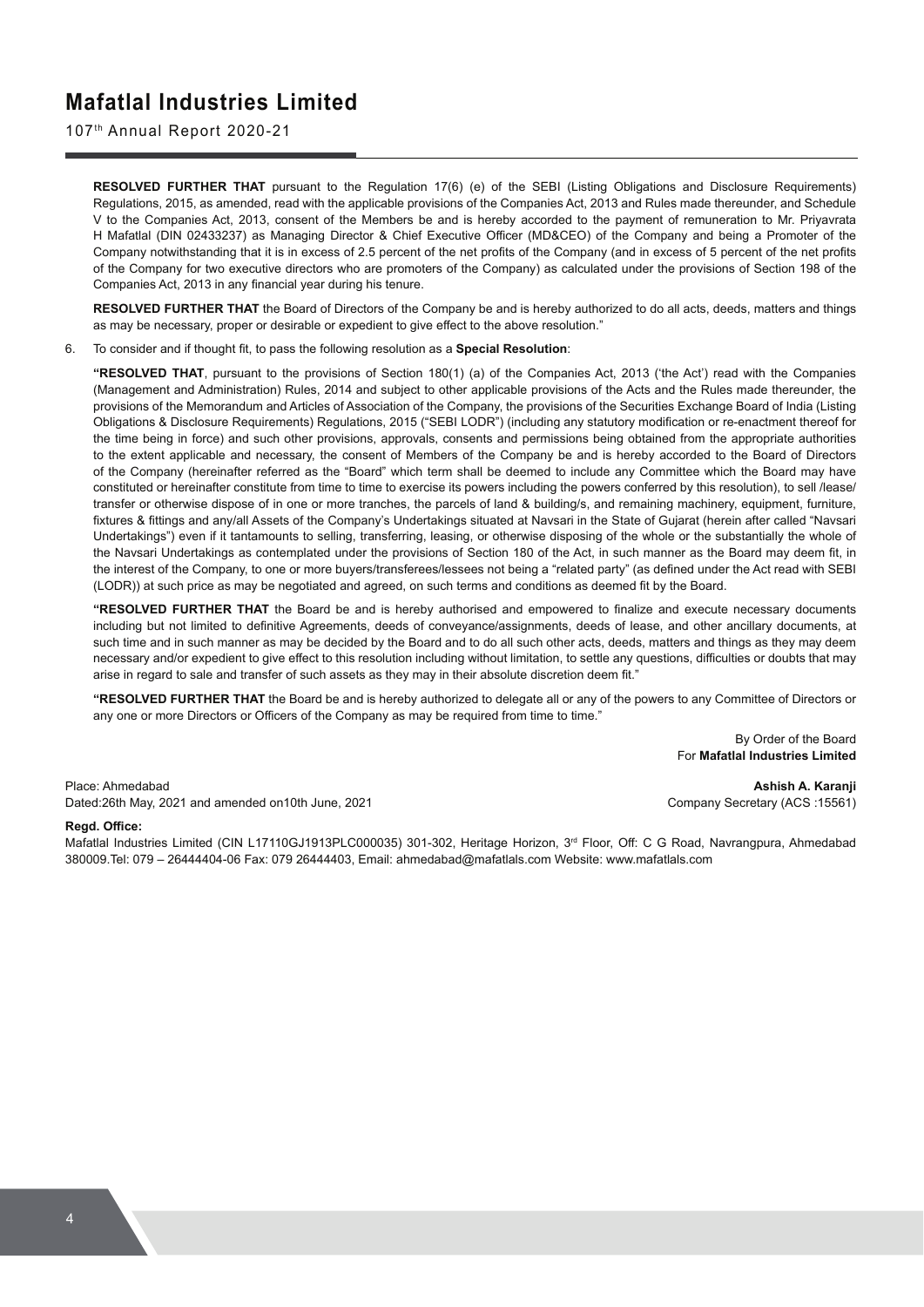Mapatlal **MAFATLAL INDUSTRIES LIMITED** 

#### **NOTES**

- Considering the present COVID-19 pandemic, the Ministry of Corporate Affairs ("MCA") has, vide its circular dated April 8, 2020 read together with circulars dated April 13, 2020, May 5, 2020 and January 13, 2021 (collectively referred to as "MCA Circulars") permitted convening the Annual General Meeting ("AGM" / "Meeting") through Video Conferencing ("VC") or Other Audio Visual Means ("OAVM"), without the physical presence of the members at a common venue. In accordance with the MCA Circulars, provisions of the Companies Act, 2013 ('the Act') and the Securities and Exchange Board of India (Listing Obligations and Disclosure Requirements) Regulations, 2015 ("SEBI Listing Regulations") and the circulars issued by Bombay Stock Exchange (BSE), the AGM of the Company will be held through VC / OAVM. Generally, a member entitled to attend and vote at the Meeting is entitled to appoint a proxy to attend and vote on a poll instead of himself and that the proxy need not be a member of the Company. Since this AGM is being held through VC / OAVM pursuant to the MCA Circulars, physical attendance of members has been dispensed with. Accordingly, the facility for appointment of proxies by the members will not be available for the AGM and hence the Proxy Form and Attendance Slip are not annexed hereto.
- 2. The relevant Explanatory Statement pursuant to Section 102 of the Companies Act, 2013, in respect of **Item Nos. 3 to 6** mentioned in the above Notice, is annexed hereto which forms part of this Notice.
- 3. The Register of Members and the Share Transfer Books of the Company will remain closed from **Saturday, 24th day of July, 2021 to Friday, 30th day of July, 2021 (both days inclusive) for the purpose of annual closing and Annual General Meeting.**
- 4. The annual report interalia containing AGM Notice and other disclosures, will be posted on the Company's website at www.mafatlals.com under "Financial & Disclosures" Section (available for free download and review from the website). The Notice of the AGM forms part of the Annual Report 2020-21 and is being sent only by electronic mode to those Members whose e-mail addresses are registered with the Company/DP in conformity with the MCA & SEBI Circulars. Those members, who wish to receive paper copy of the Annual Report may write to us on our email: ahmedabad@mafatlals.com. The Company will make sincere attempt to send out the paper copy as the postal authorities or other modes of delivery resumes normal working. The Annual General Meeting shall be through Video Conferencing/Other Audio Visual Means. However, for the purpose of record /jurisdiction, the deemed place of the Meeting shall be the Registered Office of the Company at 301-302, Heritage Horizon, 3<sup>rd</sup> floor, Off: C G Road, Navrangpura, Ahmedabad 380009.
- 5. As required under the provisions of Section 108 of the Companies Act, 2013 read with the Companies (Management and Administration) Rules, 2014 and other applicable provisions, E-Voting facility is being provided to the Members. Details of the E-Voting process and other relevant details are being sent to the Members along with the Notice and also provided at the end of this Annual Report.
- 6. Members are requested to note that pursuant to the provisions of Section 124(6) of the Companies Act, 2013 and the Investor Education and Protection Fund Authority (Accounting, Audit, Transfer and Refund) Rules, 2016, as amended from time to time, **all equity shares of the**  Company on which dividend for the year 2013-14 (declared on 100<sup>th</sup> AGM held on 5<sup>th</sup> August, 2014) has not been paid or claimed **for 7 consecutive years or more, shall be required to be transferred by the Company, alongwith the said dividend, to Investor**  Education and Protection Fund on or after 11<sup>th</sup> September, 2021. The details of the Members, who have not encashed their dividend warrants for the earlier years and whose shares are liable to be transferred to the IEPF Authority if they do not encash their dividend prior to said date, are put on the Company's website www.mafatlals.com under the 'Financials & Disclosures' Section. Hence, Members who have not encashed their dividend warrants for the earlier year/s are advised to write to the Company and Company's Registrar & Share Transfer Agent - KFin Technologies Pvt. Ltd. immediately claiming their dividends declared by the Company.
- 7. Pursuant to the Regulation 36(3) of SEBI (Listing Obligations & Disclosure Requirements) Regulations, 2015 read with applicable Secretarial Standards issued by ICSI, the requisite information interalia containing the remuneration paid to the Director seeking **appointment / re**appointment is a part of the Explanatory Statement annexed hereto and marked as Annexure I to this notice.
- 8. Route map and prominent land mark for easy location of venue of the AGM is not provided in the Annual Report since Annual General Meeting is to be held through VC/OAVM.
- 9 To support green initiative of the Government in full measure, Members who have not registered their email ID or who wish to update the registered email ID, are requested to register the same with the Company's Registrar & Share Transfer Agent - KFin Technologies Pvt. Ltd.
- 10. The Registers required to be maintained under the Companies Act, 2013 and all documents referred to in the Notice will be made available for inspection. Members who seek inspection may write to us at ahmedabad@mafatlals.com
- 11. It may be noted that the Company will provide Shareholders' cloth discount coupon to those members who request for the same. Shareholders may communicate with the Company on Company's email: ahmedabad@mafatlals.com or at the registered office of the Company.
- 12. The Notice for convening this 107<sup>th</sup> AGM and the Directors' Report 2020-21 were approved by the Board of Directors on 26<sup>th</sup> May, 2021 and amended on 10<sup>th</sup> June, 2021.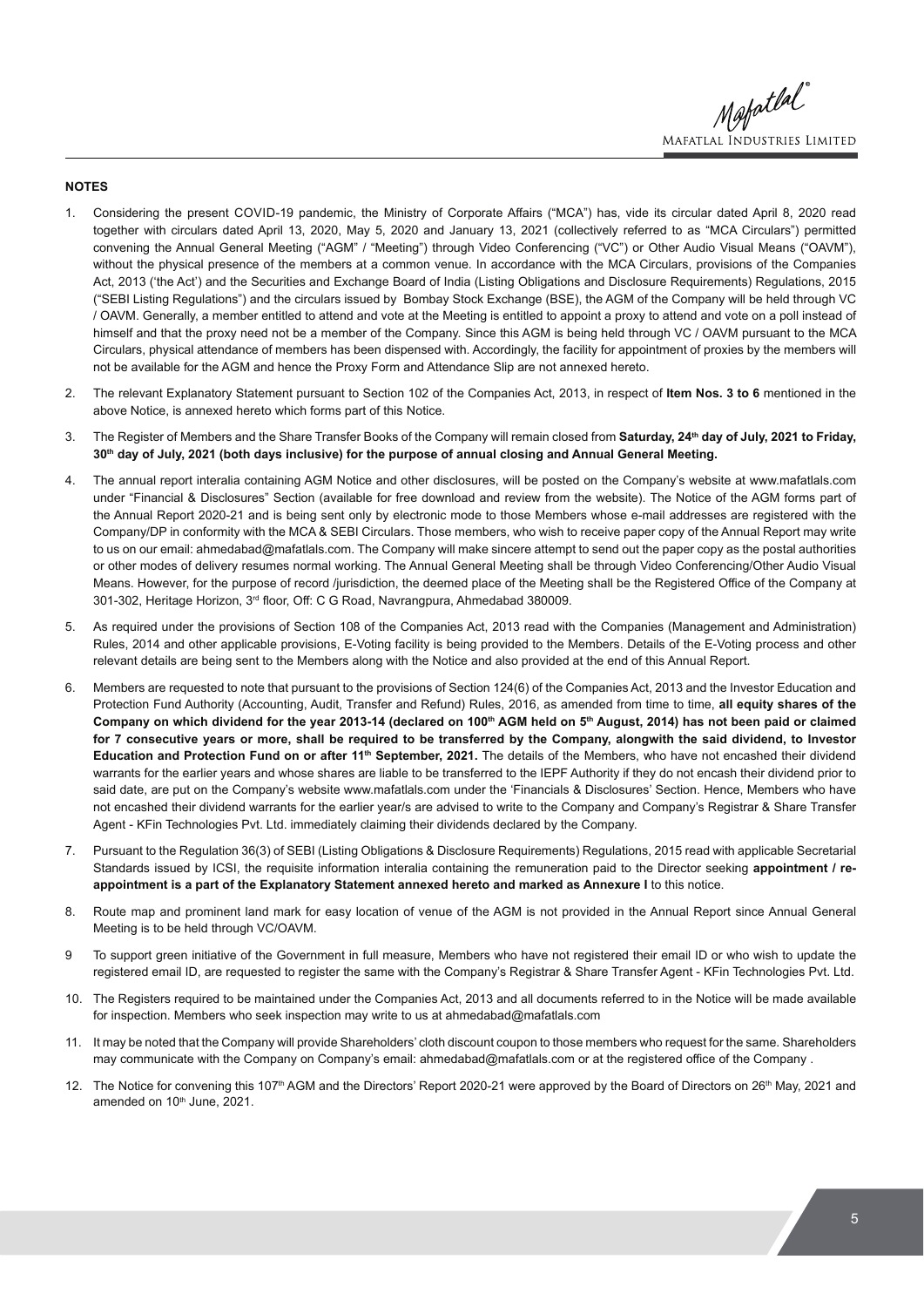107th Annual Report 2020-21

## **Explanatory Statement as required by Section 102 of the Companies Act, 2013.**

**In conformity with the provisions of Section 102 of the Companies Act, 2013, the following Explanatory Statements sets out all material facts in respect of Items of Special Business mentioned at Sr. No.3 to 6 of the Notice.** 

#### **In respect of Item No. 3:**

In accordance with the provisions of Section 148(2) and 148(3) read with The Companies (Cost Records and Audit) Rules, 2014, the Company is required to appoint a Cost Auditor for the audit of cost accounting records relating to the Textiles Products of the Company maintained in compliance of the applicable provisions. Based on recommendation of the Audit Committee, the Board of Directors has appointed Mr. Bhalchandra C. Desai as the Cost Auditor for conducting the cost audit for the year 1<sup>st</sup> April, 2021 to 31<sup>st</sup> March, 2022 on a proposed remuneration ` 4,37,500/- (Rupees Four Lakhs Thirty-seven thousand Five hundred only) plus taxes and re- imbursement of out of pocket expenses incurred for the purpose of audit. The Board of Directors recommends passing of the Resolution at Item No. 3 of the Notice.

None of the Directors, Key Managerial Personnel and/or their relatives is concerned or interested in the Resolution.

#### **In respect of Item No. 4:**

Mr. Hrishikesh A Mafatlal (DIN 00009872), 67 years of age, is currently Executive Chairman of the Board of Directors of the Company. He has been on the Board of the Company since 1979. He did his graduation in Commerce with Honors and completed Advance Management Programme (AMP) at Harvard Business School, USA. He is an Industrialist having diversified experience of more than 44 years in the areas of Textiles, Chemicals, Petrochemicals, Financial Services etc. He is related (father of) to Mr. Priyavrata H Mafatlal, MD & CEO of the Company.

The Members of the Company at their 103<sup>rd</sup> Annual General Meeting held on 2<sup>nd</sup> August, 2017, appointed Mr. Hrishikesh A Mafatlal as an Executive Chairman of the Company for a period of five years with effect from 1<sup>st</sup> November, 2016 on the following remuneration :

- (a) Basic Salary: ₹ 1,08,00,000/- per annum
	- (b) Allowances, the aggregate monetary value of which shall not exceed  $\bar{\tau}$  48,00,000/- per annum. These perguisites and allowances would be in addition to the items mentioned in clause "c" and "d " below:
	- (c) Perquisites:
		- i. Fully furnished house or house rent not exceeding  $\bar{\tau}$  54,00,000/- per annum in lieu thereof;
		- ii. Mediclaim Policy, Personal Accident Insurance, Leave Travel Concession and Club Fees as per the rules of the Company. Perquisites will be valued as per the Income Tax Rules, wherever applicable, and in the absence of such Rules, the perquisites will be valued at the actual cost to the Company.
	- (d) Apart from remuneration, Mr. Hrishikesh A Mafatlal will also be entitled to:
		- i. Free use of Company's car for the business of the Company with reimbursement of driver's salary.
		- ii. Free telephone facility at residence and use of mobile phone facility
		- iii. Reimbursement of expenses actually and properly incurred by him for the business of the Company.
- II. Commission, up to 1% of net profits of the Company at the discretion of the Board, at the end of each financial year, computed in the manner laid down in the provisions of Section 198 of the Companies Act, 2013 or performance linked incentives in lieu thereof subject to the ceiling laid down in Section 197 of the Companies Act, 2013 on total remuneration. Further that, the amount of such commission or performance linked incentives shall not exceed the amount equal to 2 (Two) times of the annual basic salary.
- III. In absence or inadeguacy of profits in any financial year of the Company. Mr. Hrishikesh A Mafatlal will be entitled to salary, perguisites, and other allowances as the minimum remuneration subject to the maximum limits and conditions prescribed in Section II of Schedule V to the Companies Act, 2013.

He shall not be entitled to receive any sitting fees for attending the Meetings of the Board of Directors or any Committees thereof. Subject to the provisions of Section 152 of the Companies Act, 2013, he shall be liable to retire by rotation.

Mr. Hrishikesh A Mafatlal is also Executive Chairman of NOCIL Limited. Pursuant to the applicable provisions of the Companies Act, 2013 read with Schedule V (Part II-section v) to the Companies Act, 2013, he shall draw remuneration from one or both companies, provided that the total remuneration drawn from the companies does not exceed the higher maximum limit admissible from any one of the companies of which he is a managerial person.

It may be noted that Mr. Hrishikesh A Mafatlal, Executive Chairman has voluntarily waived receiving his remuneration for the entire current term. Hence the Company has not paid any remuneration to him during his current tenure from 1<sup>st</sup> November, 2016.

After taking into account the financial position of the Company, trend in Industry, appointee qualifications, experience, past remuneration and overall performance, based on the recommendation and approval of the Nomination & Remuneration Committee, the Board of Directors of the Company at their meeting held on 26<sup>th</sup> May, 2021 (subject to the approval of the members of the Company at the ensuing Annual General Meeting) re-appointed Mr. Hrishikesh A Mafatlal as Executive Chairman of the Company on the terms and conditions of the remuneration as aforesaid (same scale as per his current appointment) for a further period of five years w.e.f.  $1<sup>st</sup>$  November, 2021 till 31<sup>st</sup> October, 2026 and accordingly issued him a Letter of Appointment dated 26<sup>th</sup> May, 2021 mentioning the terms of his appointment.

A copy of the resolution passed by the Nomination & Remuneration Committee, the Board of Directors and also the said Letter of Appointment are available for inspection by the Members of the Company during working hours on all working days (Monday-Friday) except holidays, up to the date of the ensuing Annual General Meeting and will be laid before the ensuing Annual General Meeting.

It is proposed to re-appoint Mr. Hrishikesh A Mafatlal as Executive Chairman of the Company on the terms and conditions of the remuneration as aforesaid (same scale as per his current appointment) for a further period of five years w.e.f. 1<sup>st</sup> November, 2021 till 31<sup>st</sup> October, 2026. The requisite resolution has been proposed for the consideration of the members of the Company. The Board of Directors of the Company recommends passing of the said resolution as a Special Resolution as proposed relating to his re-appointment.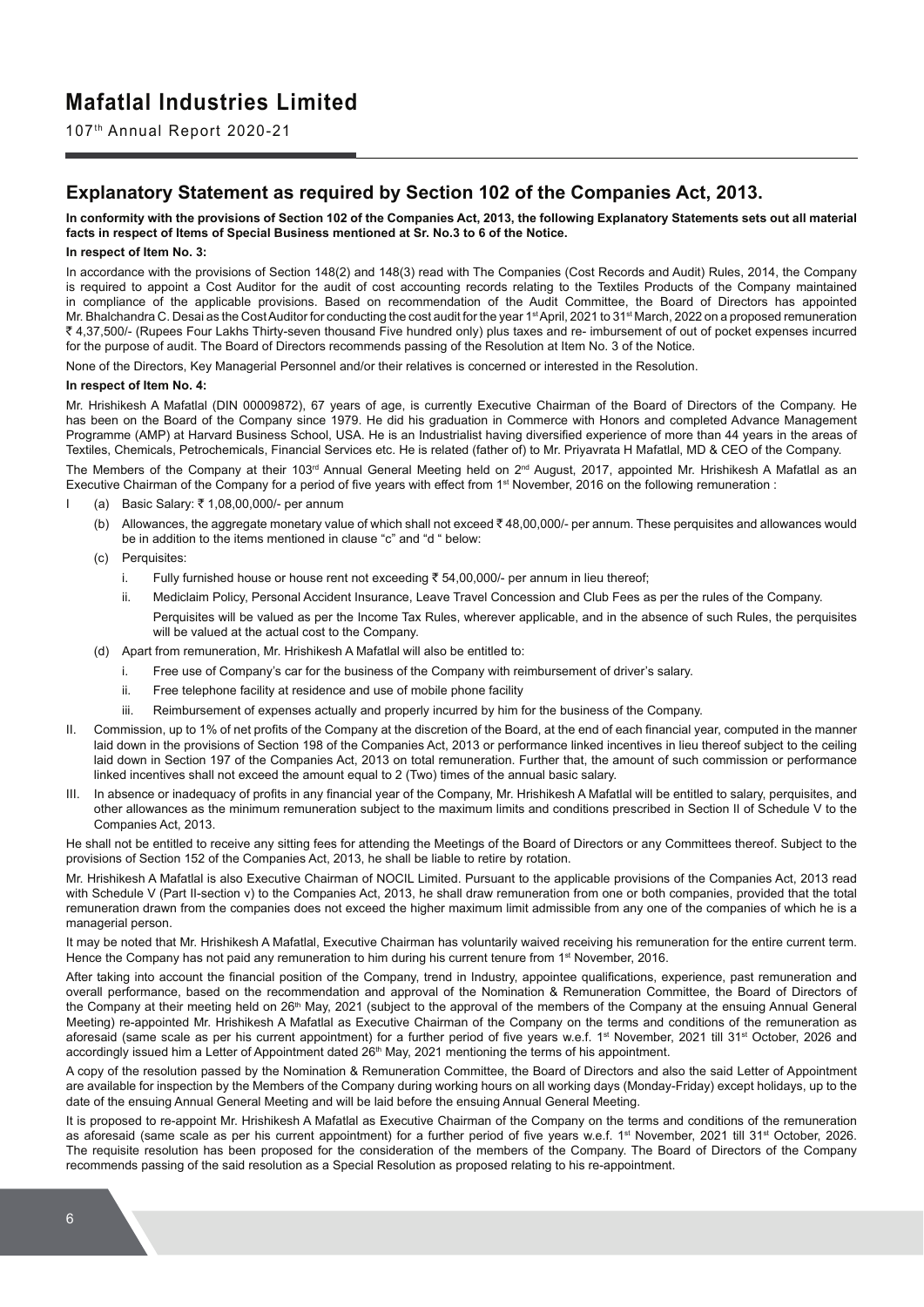Mafatlal **MAFATLAL INDUSTRIES LIMITED** 

The information as required under para (iv) of Section II of Part II of Schedule V to the Companies Act, 2013 is annexed herewith forming a part of this Notice.

Further, the information as required under SEBI (LODR) Regulations, 2015 as amended relating to the appointee is also annexed herewith forming a part of this notice.

The Board of Directors recommend to the members to pass the aforesaid resolution as a Special Resolution.

None of the Directors, Key Managerial Personnel and/or their relatives except Mr. Hrishikesh A Mafatlal and Mr. Priyavrata H Mafatlal (son of Mr. Hrishikesh A Mafatlal) and their relatives to the extent of their shareholdings, are concerned or interested in the resolution.

#### **In respect of Item No. 5:**

Mr. Priyavrata H. Mafatlal (DIN 02433237) aged 34 years, has done his Master of Commerce from Mumbai University after completing Bachelor's in Management Studies (with specialization in Marketing). He had attended 3 tier Management Programmes at IIM, Ahmedabad and also done Fashion Business Course from Istituto Marangoni, London (UK). He is an Industrialist having diversified experience of more than 13 years in the areas of Textiles and other Businesses. He is related to (son of) Mr. Hrishikesh A. Mafatlal, Executive Chairman of the Company. He is Managing Director & Chief Executive Officer of Mafatlal Industries Limited. He is a Non- Executive Director in NOCIL Limited.

The shareholders of the Company at the 103<sup>rd</sup> Annual General Meeting held on 2<sup>nd</sup> August, 2017 appointed Mr. Priyavrata H Mafatlal as a Whole-Time Director designated as Executive Director of the Company for a period of five years with effect from 1<sup>st</sup> November, 2016.

It may be noted that Mr. Privavrata H Mafatlal has not been paid any commission or bonus based on the profitability of the Company during any time of his current tenure. Further, the Board of Directors has at their meeting held on 17<sup>th</sup> December, 2018 as recommended by Nomination & Remuneration Committee, appointed Mr. Priyavrata H Mafatlal as Chief Executive Officer (CEO) of the Company with effect from 1<sup>st</sup> April, 2019 and appointed/re-designated him as CEO & Executive Director and a whole time managerial personnel under the provisions of Section 203 of the Companies Act, 2013.

Mr. Priyavrata H Mafatlal has taken over charge of the Company as Chief Executive Officer (continued to be Executive Director) with effect from 1st April, 2019 post the resignation of the then Managing Director Mr. Aniruddha Deshmukh. Based on the recommendation of NRC and approval of the Board, the shareholders of the Company at the 106<sup>th</sup> Annual General Meeting (AGM) held on 10<sup>th</sup> September, 2020 approved his appointment as Managing Director & CEO of the Company for the remaining term w.e.f. 1<sup>st</sup> July, 2020 till 31<sup>st</sup> October, 2021. In the capacity of MD & CEO, he is satisfactorily driving the turnaround of the business of the Company amidst the tough business scenario. He is also working on identifying & implementing the new business opportunities to drive the future growth of the Company. Hence looking to the enlarged role & higher responsibility, based on the recommendation and approval of Nomination & Remuneration Committee, the Board of Directors at their meeting held on 3<sup>rd</sup> March, 2021 revised the remuneration as mentioned below, to Mr. Priyavrata H Mafatlal as MD & CEO w.e.f. 1<sup>st</sup> April, 2021 till end of his tenure on 31<sup>st</sup> October, 2021 ;-

- I (a) Basic Salary: ₹ 52,00,000/- per annum
	- (b) Allowances, the aggregate monetary value of which shall not exceed ` 37,60,000/- per annum. These perquisites and allowances would be in addition to the items mentioned in clause "c", "d "and "e" below:
	- (c) Perquisites:
		- i. Fully furnished house or house rent not exceeding  $\bar{\tau}$  15,60,000/- per annum in lieu thereof;
		- ii. Mediclaim Policy, Personal Accident Insurance, Leave Travel Concession and Club Fees as per the Rules of the Company. Perquisites will be valued as per the Income Tax Rules, wherever applicable, and in the absence of such Rules, the perquisites will be valued at the actual cost to the Company.
	- (d) Payments, Provisions & Entitlements in terms of Contribution to Provident Fund, Superannuation Fund /Annuity Fund, Gratuity and other benefits will be as per the Rules of the Company.
	- (e) Apart from remuneration, Mr. Priyavrata H Mafatlal will also be entitled to:
		- i. Free use of Company's car for the business of the Company with reimbursement of driver's salary.
		- ii. Free telephone facility at residence and use of mobile phone facility.
		- iii. Reimbursement of expenses actually and properly incurred by him for the business of the Company.
- II. Commission, up to 1% of net profits of the Company at the discretion of the Board, at the end of each financial year, computed in the manner laid down in the provisions of Section 198 of the Companies Act, 2013 or performance linked incentives in lieu thereof subject to the ceiling laid down in Section 197 of the Companies Act, 2013 on total remuneration. Further that, the amount of such commission or performance linked incentives shall not exceed the amount equal to 2 (Two) times of the annual basic salary.
- III. In absence or inadequacy of profits in any financial year of the Company, Mr. Priyavrata H. Mafatlal will be entitled to salary, perquisites, and other allowances as the minimum remuneration subject to the maximum limits and conditions prescribed in Section II of Schedule V to the Companies Act, 2013. The following payments/ provisions shall not be included in the computation of remuneration or perquisites in terms of the provisions of Schedule V to the Companies Act, 2013 to the extents of:
	- i. Contribution to Provident Fund, or Superannuation Fund or Annuity Fund to the extent these, either singly or together are not taxable under the Income Tax Act, 1961
	- ii. Gratuity payable at the rate not exceeding half a month's salary for each completed year of service and
	- iii. Encashment of leave at the end of the tenure with liberty and authority to the Board of Directors of the Company to amend, alter or vary in any manner, the terms and conditions of said appointment or applicable agreement from time to time as may be permitted under the provisions of the Companies Act, 2013 or any amendment thereto or any re-enactment thereof and as may be agreed between the Board of Directors and Mr. Priyavrata H Mafatlal.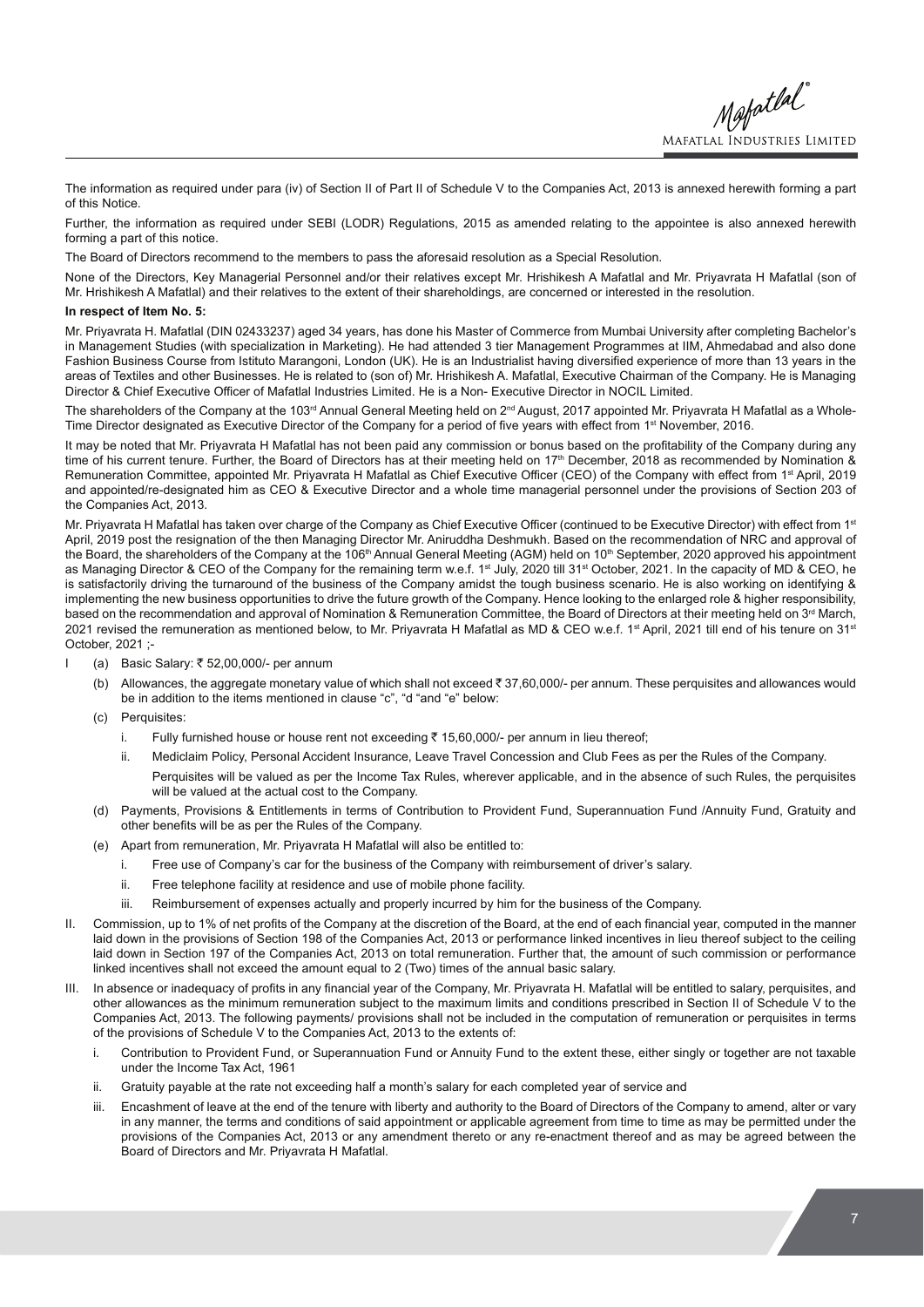### 107th Annual Report 2020-21

He shall not be entitled to receive any sitting fees for attending the meetings of the Board of Directors or any Committees thereof. Subject to the provisions of Section 152 of the Companies Act, 2013, he shall be liable to retire by rotation.

After taking into account the financial position of the Company, trend in Industry, appointee qualifications, experience, past remuneration and overall performance, based on the recommendation and approval of the Nomination & Remuneration Committee, the Board of Directors of the Company at their Meeting held on 26<sup>th</sup> May, 2021 (subject to the approval of the members of the Company at the ensuing Annual General Meeting) re-appointed Mr. Priyavrata H Mafatlal as Managing Director & Chief Executive Officer of the Company on the terms and conditions of the remuneration as aforesaid (same scale as paid to him w.e.f. 1<sup>st</sup> April, 2021) for a further period of five years w.e.f. 1<sup>st</sup> November, 2021 till 31<sup>st</sup> October, 2026 and accordingly issued him a Letter of Appointment dated 26<sup>th</sup> May, 2021 mentioning the terms of his appointment.

A copy of the resolution passed by the Nomination & Remuneration Committee, the Board of Directors and also the said Letter of Appointment are available for inspection by the Members of the Company during working hours on all working days (Monday-Friday) except holidays up to the date of the ensuing Annual General Meeting and will be laid before the ensuing Annual General Meeting.

It is proposed to re-appoint Mr. Priyavrata H Mafatlal as Managing Director & Chief Executive Officer of the Company on the terms and conditions of the remuneration as aforesaid for a further period of five years w.e.f. 1<sup>st</sup> November, 2021 till 31<sup>st</sup> October, 2026. The requisite resolution has been proposed for the consideration of the members of the Company. The Board of Directors of the Company recommends passing of the said resolution as a Special Resolution as proposed relating to his re-appointment.

The information as required under para (iv) of Section II of Part II of Schedule V to the Companies Act, 2013 is annexed herewith forming a part of this Notice.

Further, the information as required under SEBI (LODR) Regulations, 2015 as amended relating to the appointee is also annexed herewith forming a part of this Notice.

The Board of Directors recommend to the members, pass the aforesaid resolution as a Special Resolution.

None of the Directors, Key Managerial Personnel and/or their relatives except Mr. Priyavrata H Mafatlal and Mr. Hrishikesh A Mafatlal (father of Mr. Priyavrata H Mafatlal) and their relatives to the extent of their shareholdings, are concerned or interested in the resolution.

#### **In respect of Item No. 6.**

The shareholders are aware that the Company has been incurring losses for the last over five years. The Losses of the Company for the financial vears ended 31<sup>st</sup> March, 2017, 31<sup>st</sup> March, 2018, 31<sup>st</sup> March, 2019, 31<sup>st</sup> March, 2020 and 31<sup>st</sup> March, 2021 were ₹ 691.70 lakhs, ₹ 4,194.82 lakhs,  $\bar{\mathcal{R}}$  18,007.04,  $\bar{\mathcal{R}}$  1,370.80 lakhs and  $\bar{\mathcal{R}}$  9,375.42 lakhs respectively. For over last five years, the Company has passed through extremely challenging business situations. During 2017 to 2019 the Company faced huge losses in its denim operations at Navsari. The Company took several strategic & operational steps for the revival of Denim operations, such as changes in the management team, focus on product developments and driving cost reduction etc. Since all those efforts could not lead to reviving the denim business, ultimately during 2019-20 the Board took a final decision to close down the denim operations at Navsari to cut down huge losses of the Company and offered compensation towards voluntary retirement scheme to all workers/employees at Navsari. With the approval of the shareholders obtained by the Company through postal ballot dated 16<sup>th</sup> May, 2019, the Company sold-off certain assets including machinery, equipment and other non-core assets to mobilise the funds to pay the Company's liabilities on account of VRS, paying-off the creditors, repayment of loans, and other liabilities. Accordingly, the Company's operations at Navsari were closed down. The workers liabilities were settled. Presently there is no manufacturing operations at Navsari plants.

Even during FY 2020-21, the Company has incurred huge losses as its business has been further severely impacted on account of all-round business disruptions caused by COVID-19 pandemic in Indian as well as world markets. As of today, the Company has creditors and other liabilities including bankers' liabilities to pay and accordingly it was thought fit to consider sell /lease/ transfer or otherwise dispose-off in one or more tranches, land & building/s, and remaining machinery, equipment, furniture, fixtures & fittings and other assets situated at Company's Undertakings at Navsari.

The sale of the land & buildings and other assets as mentioned hereinabove, will tantamount to selling, leasing, or disposing of the whole or substantially the whole of the Undertakings at Navsari as envisaged under the provisions of Section 180 of the Companies Act, 2013. Accordingly, as required under the provisions of Section 180(1)(a) and other applicable provisions of the Companies Act, 2013, Rules made thereunder and SEBI (LODR) Regulations, 2015 and other applicable provisions, as amended, the Special Resolution as aforesaid is proposed for the approval of the members of the Company.

The Company will dispose-off the said assets with the one or more parties who not being a "Related Party" (as defined under the Act read with SEBI (LODR) i.e. not related in any way with the Company's Promoters or Directors or Key Managerial Persons) at such price as may be negotiated and on such terms and conditions as deemed fit by the Board subject to the requisite approvals.

The Board of Directors recommends to the members, pass the aforesaid resolution as a Special Resolution.

None of the Directors, Key Managerial Personnel and/or their relatives is/are concerned or interested in the Resolution.

By Order of the Board For **Mafatlal Industries Limited**

Place: Ahmedabad **Ashish A. Karanji**  Dated: 26<sup>th</sup> May, 2021 and amended on10<sup>th</sup> June, 2021 Company Secretary (ACS :15561)

#### **Read. Office:**

Mafatlal Industries Limited (CIN L17110GJ1913PLC000035) 301-302, Heritage Horizon, 3<sup>rd</sup> Floor, Off: C G Road, Navrangpura, Ahmedabad 380009.Tel: 079 – 26444404-06 Fax: 079 26444403, Email: ahmedabad@mafatlals.com Website: www.mafatlals.com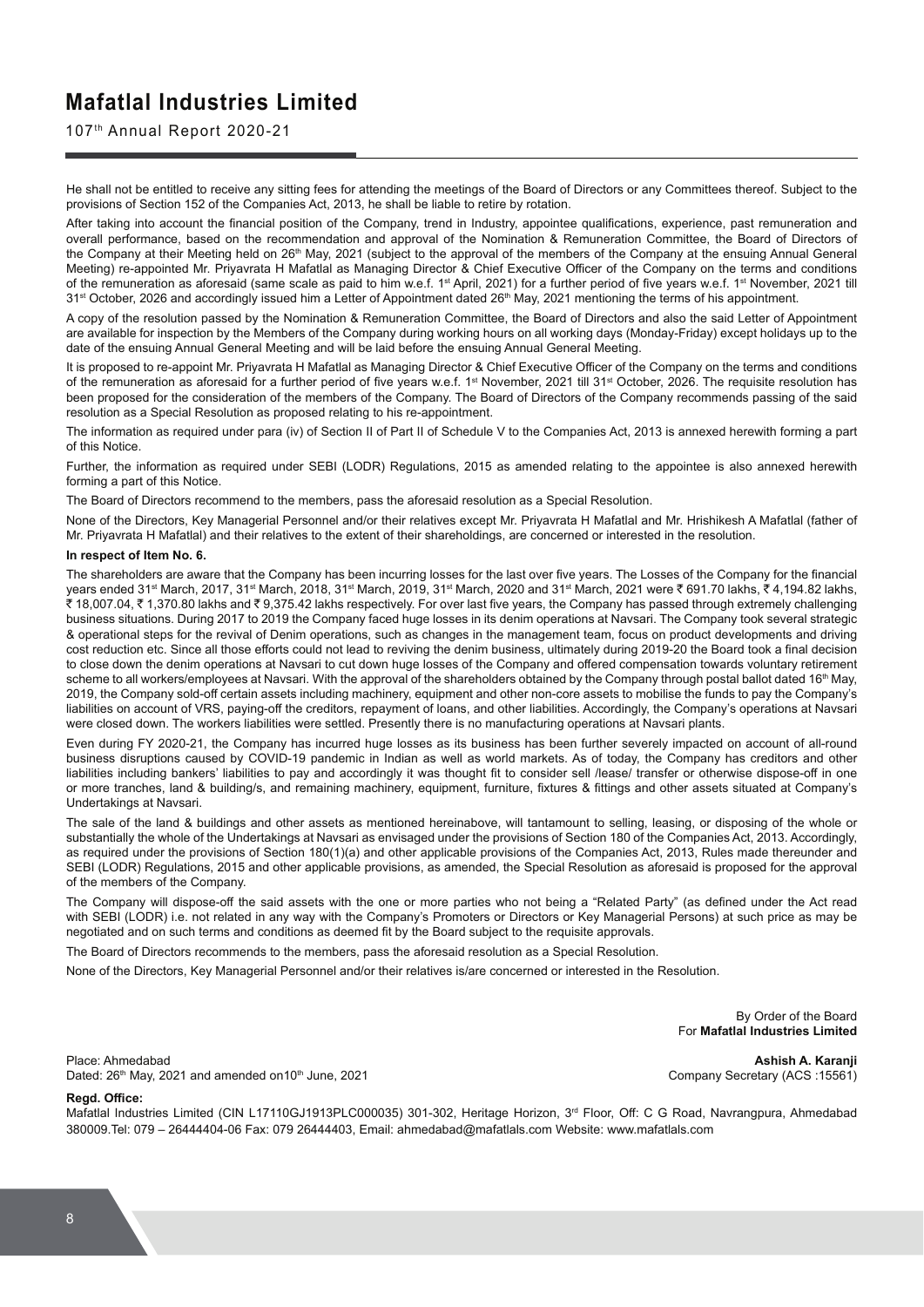Mapatlal MAFATLAL INDUSTRIES LIMITED

## **Annexure II to Notice**

Particulars of the Directors seeking appointment / re-appointment at the ensuing Annual General Meeting pursuant to Regulation 36(3) of the SEBI (Listing Obligations and Disclosure Requirements) Regulations, 2015 as amended and applicable secretarial standards issued by ICSI:

| Name of the Director & Brief Resume<br>/ Educational Qualification                                                                                                                                                                                                                                                                                                                                                                                                                                                                                                                   | Nature of<br><b>Expertise</b><br>in specific<br>functional area                                                                                                                              | Disclosure of<br>relationship<br>with other<br>Directors,<br><b>Managers and</b><br><b>Key Managerial</b><br>Personnel or | Names of the Listed Entities in which<br>the person holds the directorship and<br>membership of the committees of the<br>Board.                                                                                                                                                                                                                                                                                                                                                                                                                                                                                                     | <b>Shareholding</b><br>of Director in<br>the Company                          | No. of Board<br><b>Meetings</b><br>held and<br>attended<br>during<br>2020-21 |
|--------------------------------------------------------------------------------------------------------------------------------------------------------------------------------------------------------------------------------------------------------------------------------------------------------------------------------------------------------------------------------------------------------------------------------------------------------------------------------------------------------------------------------------------------------------------------------------|----------------------------------------------------------------------------------------------------------------------------------------------------------------------------------------------|---------------------------------------------------------------------------------------------------------------------------|-------------------------------------------------------------------------------------------------------------------------------------------------------------------------------------------------------------------------------------------------------------------------------------------------------------------------------------------------------------------------------------------------------------------------------------------------------------------------------------------------------------------------------------------------------------------------------------------------------------------------------------|-------------------------------------------------------------------------------|------------------------------------------------------------------------------|
|                                                                                                                                                                                                                                                                                                                                                                                                                                                                                                                                                                                      |                                                                                                                                                                                              | the Promoters<br>of the Company                                                                                           |                                                                                                                                                                                                                                                                                                                                                                                                                                                                                                                                                                                                                                     |                                                                               |                                                                              |
| Mr. Hrishikesh A. Mafatlal (67 years)<br>(DIN 00009872)<br>He did his graduation in Commerce with<br>Honors, from Sydenham College and<br>also Completed Advance Management<br>Programme (AMP) at Harvard Business<br>School, USA.<br>He has been on the Board of Directors<br>of the Company since 1979. He is<br>Executive Chairman of the Company.                                                                                                                                                                                                                                | He is an<br>Industrialist<br>having diversified<br>experience of<br>more than 44<br>years in the<br>areas of Textiles.<br>Chemicals,<br>Petrochemicals.<br><b>Financial Services</b><br>etc. | He is related<br>(father of) to<br>Mr. Priyavrata<br>H. Mafatlal, MD<br>& CEO of the<br>Company                           | <b>Executive Chairman of:</b><br>Mafatlal Industries Ltd<br><b>NOCIL Limited</b><br>Membership of the Committees of the<br>Board of:<br>Mafatlal Industries Limited:<br>Chairman of Corporate Social<br><b>Responsibility Committee</b><br>Member of Stakeholders Relationship<br>Committee<br>Member of Share Transfer Committee<br><b>NOCIL Limited:</b><br>Chairman of Corporate Social<br><b>Responsibility Committee</b><br>Chairman of Share Transfer<br>Committee<br>Member of Stakeholders Relationship<br>Committee<br>Member of Nomination and<br><b>Remuneration Committee</b><br>Member of Risk Management<br>Committee | He holds<br>26,73,046<br>equity<br>shares of the<br>Company of<br>₹ 10/- each | Attended<br>all<br>the 9 Meetings<br>held.                                   |
| Mr. Priyavrata H. Mafatlal (34 years)<br>(DIN 02433237)<br>He has done his Master of Commerce<br>from Mumbai University after completing<br>Bachelor's in Management Studies<br>(with specialization in Marketing).<br>He had attended 3 tier Management<br>Programmes at IIM Ahmedabad and<br>also done Fashion Business Courses<br>from Istituto Marangoni, London (UK).<br>He was appointed as Executive Director<br>of the Company for a period of five<br>years w.e.f. 1 <sup>st</sup> November, 2016. His<br>current designation is Managing Director<br>& CEO of the Company. | He is an<br>Industrialist<br>having diversified<br>experience of<br>more than 13<br>years in the areas<br>of Textiles and<br>other Businesses.                                               | He is related<br>to (son of) Mr.<br><b>Hrishikesh</b><br>A. Mafatlal.<br>Executive<br>Chairman of the<br>Company.         | He is Managing Director & Chief<br>Executive Officer of Mafatlal Industries<br>Limited.<br>He is a Non-Executive Director in NOCIL<br>Limited<br>Membership of the Committees of the<br>Board of:<br>Mafatlal Industries Limited:<br>Member of Share Transfer Committee<br><b>NOCIL Limited:</b><br>Member of Share Transfer Committee                                                                                                                                                                                                                                                                                              | He holds<br>5,60,991<br>equity<br>shares of the<br>Company of<br>₹ 10/- each  | Attended<br>all<br>the 9 Meetings<br>held.                                   |

#### **Remuneration paid to the Director/s seeking appointment/re-appointment**:

Mr. Hrishikesh A. Mafatlal, Executive Chairman has voluntarily waived receiving remuneration since his appointment from 1<sup>st</sup> November, 2016. Accordingly, the Company did not pay him any remuneration.

Mr. Priyavrata H Mafatlal, Managing Director & CEO of the Company has been paid remuneration of ₹58.65 lacs for the year 2020-21. Further details of the remuneration is provided in annexure to Directors' Report as a part of statutory disclosures.

> By Order of the Board For **Mafatlal Industries Limited**

Place: Ahmedabad **Ashish A. Karanji**  Dated:26<sup>th</sup> May, 2021 2012 2012 2012 2012 20:40 20:40 20:40 20:40 20:40 20:40 20:40 20:40 20:40 20:40 20:40 20:40

#### **Read. Office:**

Mafatlal Industries Limited (CIN L17110GJ1913PLC000035) 301-302, Heritage Horizon, 3<sup>rd</sup> Floor, Off: C G Road, Navrangpura, Ahmedabad 380009.Tel: 079 – 26444404-06 Fax: 079 26444403, Email: ahmedabad@mafatlals.com Website: www.mafatlals.com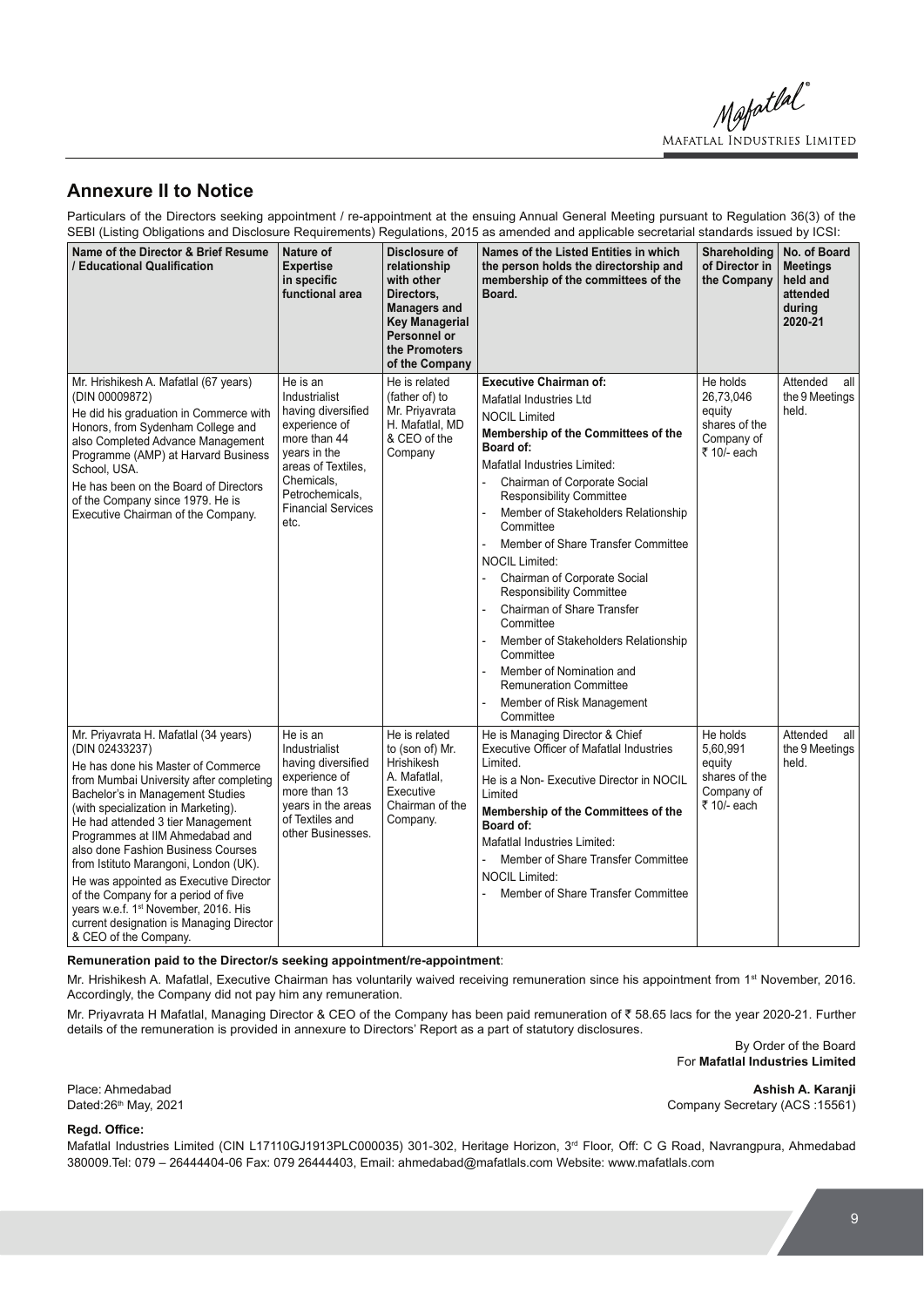107th Annual Report 2020-21

## **Annexure III to the Notice**

The information as required under para (iv) of Section II of Part II of Schedule V to the Companies Act, 2013 in respect of the re-appointments of Mr. Hrishikesh A. Mafatlal. Executive Chairman and Mr. Privavrata H Mafatlal. Managing Director & CEO of the Company for a period of five years w.e.f. 1<sup>st</sup> November, 2021:

#### **I. General Information:**

(1) Nature of Industry:

The Company is engaged in the Manufacture and trading of Textiles and other products.

(2) Date or expected date of commencement of commercial production:

Not applicable

(3) In case of new companies, expected date of commencement of activities as per project approved by financial institutions appearing in the prospectus:

Not applicable

(4) Financial performance based on given indicators:

| .                                         |                                    |                                |  |  |
|-------------------------------------------|------------------------------------|--------------------------------|--|--|
|                                           | <b>Current Year</b><br>$(2020-21)$ | Previous Year I<br>$(2019-20)$ |  |  |
| Total Turnover & other operational income | 63,784.20                          | 1,06,212.31                    |  |  |
| <b>EBIDTA</b>                             | (1, 112.29)                        | 4,984.52                       |  |  |
| Net Profit after tax                      | (9,375.00)                         | (1,370.80)                     |  |  |

 $(\bar{z} \ln |A|)$ 

(5) Foreign investment or collaboration:

None

#### **II. Information about the appointees:**

#### (1) **Background details:**

 Mr. Hrishikesh A. Mafatlal (DIN 00009872) aged 67 years, He did his graduation in Commerce with Honors, from Sydenham College and also Completed Advance Management Programme (AMP) at Harvard Business School, USA. He has been on the Board of Directors of the Company since 1979. He is Executive Chairman of the Company. He is an Industrialist having diversified experience of more than 44 years in the areas of Textiles, Chemicals, Petrochemicals, Financial Services etc. He is related (father of) to Mr. Priyavrata H Mafatlal, MD & CEO of the Company. The Members of the Company at their 103rd Annual General Meeting held on 2<sup>nd</sup> August, 2017 appointed Mr. Hrishikesh A Mafatlal as an Executive Chairman of the Company for a period of five years with effect from 1<sup>st</sup> November, 2016 till 31st October, 2021.

 Mr. Priyavrata H. Mafatlal (DIN 02433237) aged 34 years, has done his Master of Commerce from Mumbai University after completing Bachelor's in Management Studies (with specialization in Marketing). He had attended 3 tier Management Programmes at IIM Ahmedabad and also done Fashion Business Course from Istituto Marangoni, London (UK). He is an Industrialist having diversified experience of more than 13 years in the areas of Textiles and other Businesses. The shareholders of the Company at the 103<sup>rd</sup> Annual General Meeting held on 2nd August, 2017 appointed Mr. Priyavrata H Mafatlal as a Whole-Time Director designated as Executive Director of the Company for a period of five years with effect from 1st November, 2016. Currently he is designated as Managing Director & CEO of the Company w.e.f. 1<sup>st</sup> July, 2020.

#### (3) **Past Remuneration:**

 It may be noted that Mr. Hrishikesh A Mafatlal, Executive Chairman has voluntarily waived receiving his remuneration for the entire current term from 1st November, 2016 to 31st October, 2021. Hence the Company has not paid any remuneration to him during his current tenure as per his terms of appointment, though he has been eligible for remuneration upto  $\bar{z}$  240 lacs p.a.

Mr. Priyavrata H Mafatlal, Managing Director & CEO of the Company has been paid remuneration of  $\bar{z}$  58.65 lacs during the year 2020-21.

#### (4) **Job Profile and suitability:**

Mr. Hrishikesh A. Mafatlal, is an Industrialist having diversified experience of more than 44 years in the areas of Textiles, Chemicals, Petrochemicals, and Financial Services etc Looking to his overall exposure, experience and responsibilities shouldered by him, he is suitable for the position.